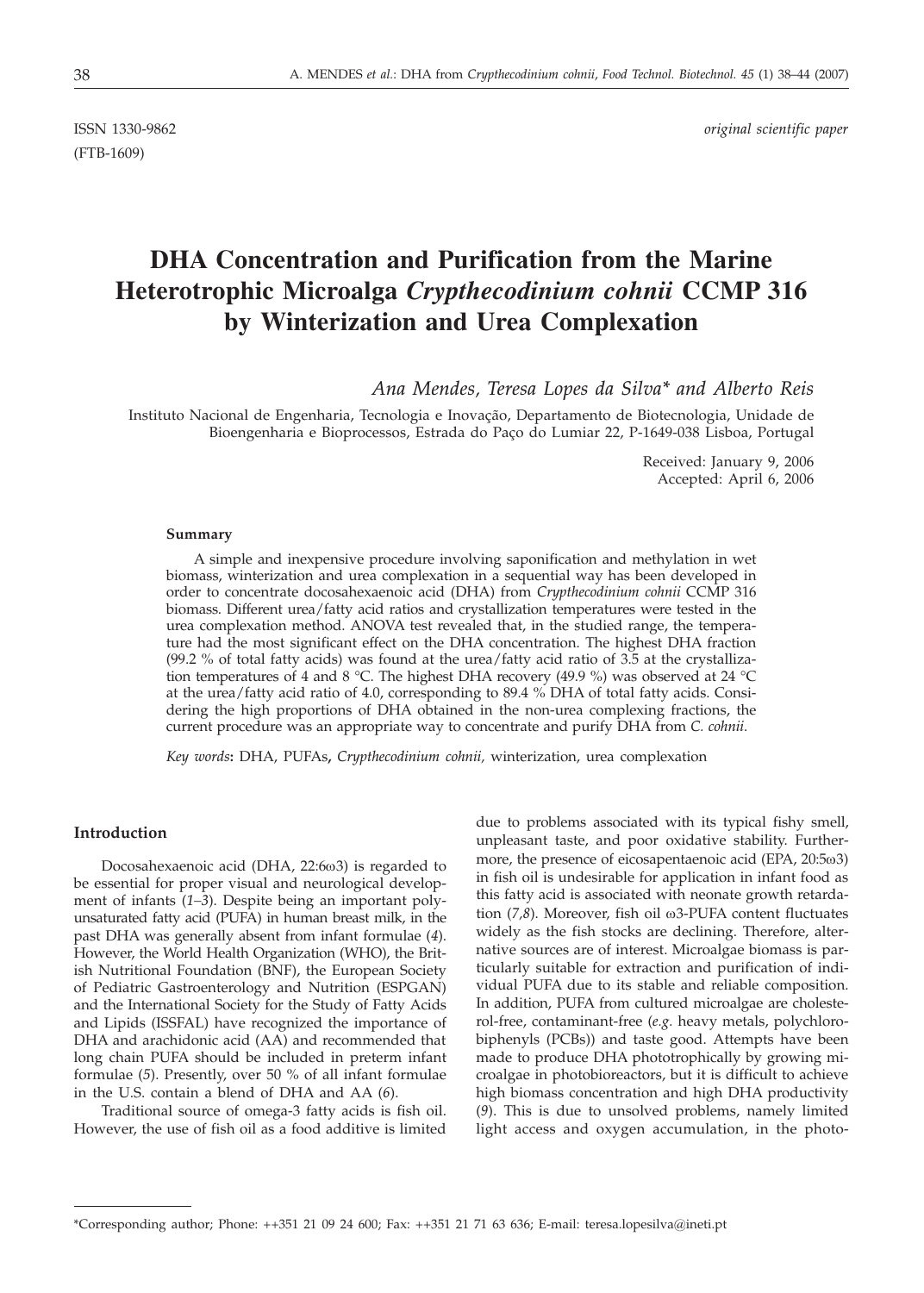autotrophic cultures (*10*). Screening of microalgae for heterotrophic production potential of DHA could therefore be of significance. The heterotrophic microalga *Crypthecodinium cohnii* is an interesting source for DHA production (*11,12*) and for research on DHA biosynthesis (*6,13–16*) due to its unique fatty acid composition. *C*. *cohnii* can accumulate relatively high amounts of lipids with 30–50 % DHA of the fatty acids and no other polyunsaturated fatty acid is present above1%(*17*). This characteristic makes the DHA purification process from this microorganism very attractive, particularly for pharmaceutical applications, since the inclusion of a PUFA as a drug component requires its purification to over 95 % (*18*).

There are several methods for concentration of  $\omega$ 3--PUFA, but only few are suitable for large-scale production. Winterization has been used to fraction triglycerides with different melting points that are present in edible oils and involves the chilling of the oil to allow the solid portion to crystallize and the subsequent filtration of the two phases (*19*). The melting point of fatty acids changes considerably with the type and degree of unsaturation and thus separation of mixtures of saturated and unsaturated fatty acids may become possible. At low temperatures, long chain saturated fatty acids, which have higher melting points, crystallize out and PUFA remain in the liquid form (*20*).

Urea molecules readily form solid-phase complexes with saturated free fatty acids (FFA). In this way, PUFA and branched FFA may be separated from saturated FFA. Urea complexation seems to be one of the most appropriate methods for w3-PUFA enrichment: it allows the handling of large quantities of material in simple equipment, requires inexpensive solvents such as methanol or hexane, as well as milder conditions (*e.g.* room temperature), the separation is more efficient than with other methods such as fractional crystallization or selective solvent extraction, and the cost is lower (*21,22*). Moreover, urea complexation protects the w3-PUFA from autoxidation (*20*).

The present work aims at the concentration and purification of DHA from the heterotrophic microalga *Crypthecodinium cohnii* using the rapid, inexpensive and simple winterization and urea complexation methods in a sequential way. Freeze-drying is a very high energy and time consuming operation (*23*), difficult to be implemented at a large-scale. In the present work the fatty acid extraction was carried out from wet biomass rather than from lyophilized cells or the extracted oil, usually reported in the literature (*9,22,24–27*), which may represent a significant economical benefit compared with the traditional procedures. It is known that urea/fatty acid ratio and crystallization temperature strongly influence the efficiency of DHA purification process (*28*). In this way, different urea/fatty acid ratios and crystallization temperatures were used in order to achieve the best concentration and purification process efficiency. As far as we are aware, this is the first work wherein winterization and urea complexation have been used in a sequential way to concentrate DHA from *C. cohnii.*

## **Materials and Methods**

#### *Growth conditions*

*Crypthecodinium cohnii* CCMP 316 was obtained from the Provasoli-Guillard National Center for Culture of Marine Phytoplankton (CCMP) culture collection (Maine, USA) and was maintained in axenic conditions by subculturing every two weeks in the f/2+NPM medium (*29–31*) supplemented with glucose (6 g/L). Cultures were grown on 500 mL of the f/2+NPM medium suplemented with glucose (15 g/L) in 2-litre shake flasks at 120 rpm and 27 °C in the dark. Biomass was collected at the stationary phase (5 days) by centrifugation at 6000 rpm (8900 *g*) using an Avanti J-25I (Beckman Coulter, Fullerton, USA) for 15 min and then frozen for further experiments.

### *Saponification and transmetylation*

A volume of 1116.5 mL of ethanol 96 % (by volume) and 23.5 g of KOH were added to 93.8 g of wet biomass (corresponding to 23.3 g of dry cell mass (DCM) and 20.6 g of ash free dry mass (AFDM)), according to Medina *et al*. (*22*). The mixture was incubated in an orbital shaker at 100 rpm and 20  $^{\circ}$ C overnight. Afterwards, 100 mL of distilled water were added, followed by several hexane extractions  $(5\times200 \text{ mL})$  in order to separate the unsaponifiables. The hexane used in all these steps (saponification, transmethylation, winterization and urea complexation) contained 0.01 % (by mass per volume) of butylated hydroxytoluene (BHT) in order to prevent lipid degradation.

The hydroalcoholic phase, containing the soaps, was acidified to pH=1 by the addition of hydrochloride solution (1:1 by volume, HCl 37 % Merck, Darmstadt, Germany). Then the FFA were recovered by several extractions  $(8\times200 \text{ mL})$  with hexane. The organic phase, containing the FFA, was dried with anhydrous sodium sulphate, and the solvent was evaporated in a vacuum rotary evaporator at 35 °C. The FFAs were then methylated according to Khozin-Goldberg *et al.* (*32*), with modifications, by adding 465.6 mL of the methylation mixture of methanol (Merck, Darmstadt, Germany) and  $H_2SO_4$  (Merck, Darmstadt, Germany) (49:1, by volume) and heating at 80 °C for 1 hour. After cooling to room temperature, 232.8 mL of water and the same volume of hexane were added and the upper hexane layer was removed and dried with anhydrous sodium sulphate. The solvent was evaporated in a vacuum rotary evaporator at 35 °C and *n*-hexane was added (*V*=2.46 mL).

## *Fatty acid analysis*

Methyl esters were analyzed by gas-liquid chromatography on a Varian 3800 gas-liquid chromatograph (Palo Alto, USA), equipped with a flame ionization detector. Separation was carried out on a  $0.32$  mm  $\times$  30 m fused silica capillary column (film 0.32 µm) Supelcowax 10 (Supelco, Bellafonte PA, USA) with helium as carrier gas at a flow rate of 3.5 mL/min. The column temperature was programmed at an initial temperature of 200 °C for 8 min, then increased at 4 °C/min to 240 °C and held there for 8 min. Injector and detector temperatures were 250 and 280 °C, respectively, and split ratio was 1:50. Peak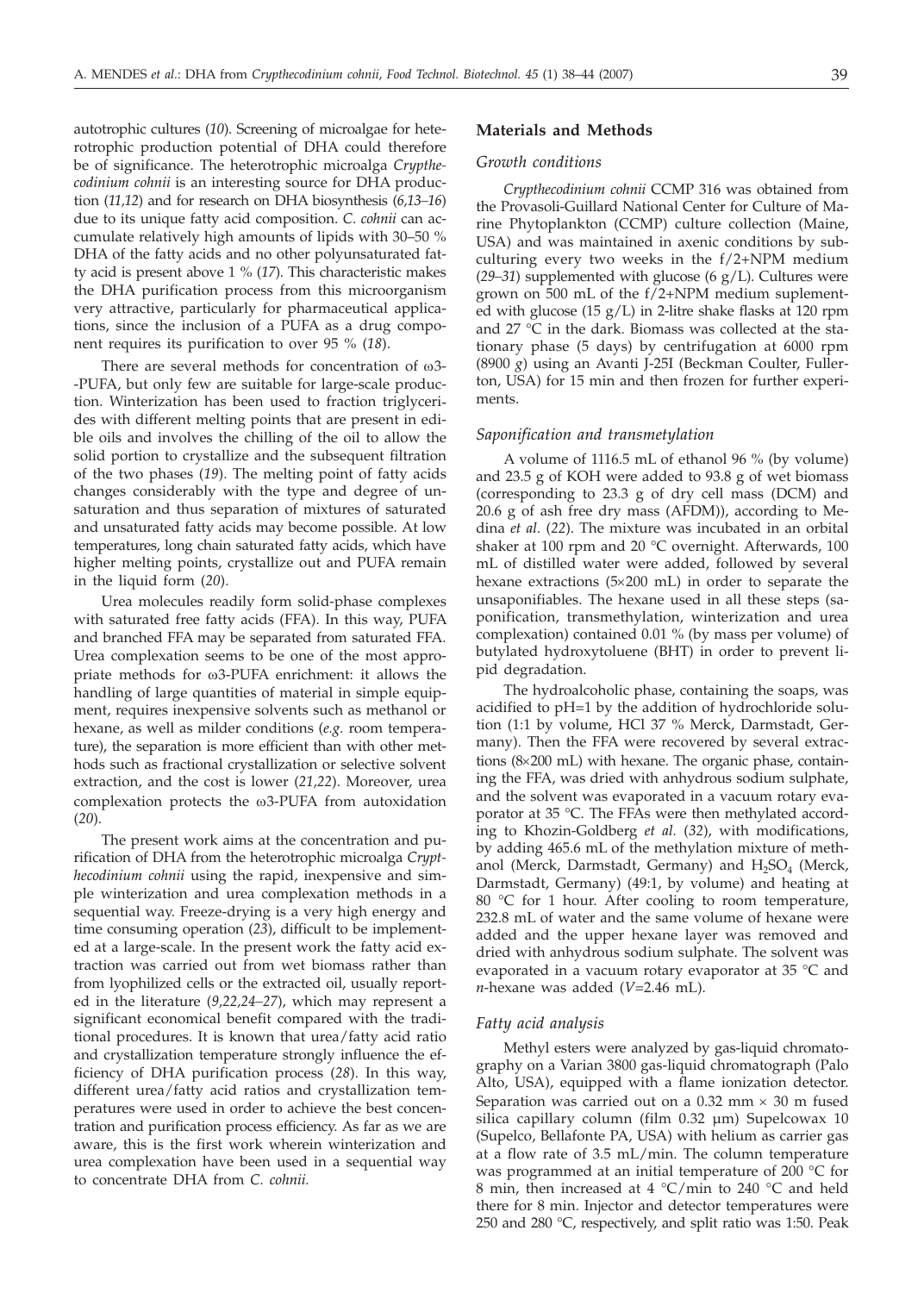identification was carried out using known standards (Nu-Chek-Prep, Elysian, USA). Methylheptadecanoate ester (Merck, Darmstadt, Germany) was added as internal standard.

## *Winterization*

The mixture containing the methyl esters was stored at –18 °C overnight. Crystals were formed and afterwards the liquid fraction was separated from the crystals. The methyl esters of this fraction were quantified by GC as previously described, after the addition of 0.2 mL of methylheptadecanoate ester (5.3 mg/mL).

### *Urea complexation*

Based on previous GC analysis of the winterized fraction containing the methyl esters, 41.0 and 35.9 µL of the liquid fraction and 0.45 mL of methanol were added to 0.105 g of urea in order to achieve an urea/fatty acid ratio of 3.5 and 4 (by mass), respectively, according to Medina *et al.* (*22*), and a methanol/urea ratio of 3.4 (by mass) (this methanol/urea ratio allowed a homogeneous and clear mixing of methyl esters with urea). The mixture was heated at 60–65 °C and stirred until the solution became clear. The urea complexes were obtained by cooling the solution at different temperatures (4, 8, 12, 20 and 24 °C) overnight, followed by an ultracentrifugation (centrifuge Sigma 2–26 K, Manchester, UK) at 14 000 rpm (20 800  $g$ ), at the respective complexation temperature, in order to separate the urea complexing from the non-urea complexing fractions. A volume of 0.5 mL of distilled water at 60 °C was added to both fractions and vortexed, followed by the addition of 1 mL of hexane (with 0.01 % BHT by mass per volume) to extract the methyl esters. The hexane phases from both fractions (urea complexing and non-complexing) were collected and evaporated under nitrogen atmosphere for further GC analysis. Methylheptadecanoate ester was added as internal standard, as previously described.

## *DHA recovery*

The DHA recovery of the winterization and urea complexation steps (expressed in percentage) was calculated from the following equation:

$$
DHA_{\text{recovery}} = \left(\frac{(m_{\text{DHA}})_a}{(m_{\text{DHA}})_b}\right) \cdot 100 \qquad \qquad /1/
$$

where  $(m<sub>DHA</sub>)<sub>a</sub>$  is the DHA mass after the concentration/purification step and ( $m<sub>DHA</sub>$ )<sub>b</sub> is the DHA mass before the concentration/purification step.

## **Results and Discussion**

In the present work, only one derivatization reaction (transmethylation rate of 98 %) was performed (Fig. 1). In this way, the methyl ester compositions of the extracts were compared under the same conditions (Tables 1 and 2).

A previous DHA concentration winterization step was carried out before the urea complexation step. According to Ganga *et al.* (*33*), this procedure is essential for subsequential urea precipitation, increasing the DHA purity. Table 1 shows *C. cohnii* cellular fatty acid composition before and after the winterization procedure in the liquid phase. The total fatty acid content of *C. cohnii* biomass was 9.9 % of DCM, which is similar to the one reported for *Isochrysis galbana* (9.5 %) (*22*). DHA was the major fatty acid (32.6 % of total fatty acids). The other major fatty acids were 12:0, 14:0, 16:0 and 18:1w9. After the winterization procedure, the saturated fatty acid fraction dropped in the liquid phase, and 12:0 and 14:0 were the fatty acids which showed the strongest decrease (31 and 21 % of the initial values, respectively), whilst the unsaturated fatty acid fraction increased. DHA was the polyunsaturated fatty acid which showed the highest increase (26 % of the initial value) in the liquid phase and the recovery was 70.1 %.

Different urea/fatty acid ratios were used in the urea complexation, based on Medina *et al.* (*22*). These authors stated that the most efficient urea/fatty acid ratios for ω3-PUFA concentration from cod liver oil were 3 and 4. Table 2 shows the fatty acid composition of urea complexing and non-urea complexing fractions at different urea/fatty acid ratios and crystallization temperatures. Urea alone crystallizes in a tightly packed tetragonal structure with channels of 5.67 Å diameter. However, in the presence of long straight-chain molecules it crystallizes in a hexagonal structure with channels of 8–12 Å diameter within the hexagonal crystals. In the presence of long-chain unbranched molecules, the formed channels are sufficiently large to accommodate aliphatic chains. The presence of double bonds in the carbon chain increases the bulk of the molecule and reduces the likelihood of its complexation with urea, thus monoenes are more readily complexed as compared to dienes, which, in turn, are more readily complexed than trienes (*20,34*). This explains why a large fraction of saturated and monounsaturated fatty acids was incorporated in the urea complexes (63.7–81.7 % of total fatty acids).

The saturated fatty acid which was present in the highest proportion in the non-urea complexing fraction was 12:0 (0.5–5.7 % of total fatty acids). In fact, shorter chain saturated fatty acids may not complex with urea during the crystallization process (*35*). The fractions of 14:0, 16:0, 16:1w9 and 22:5w3 in the non-urea complexing fraction were less than 2 % of total fatty acids; 18:0 was absent. As a result, non-urea complexing fractions with high proportions of DHA were obtained (89.4–99.2 % of total fatty acids).

A two factor analysis of variance (ANOVA) was performed on the data in order to find out which of the tested variables (urea/fatty acid ratio or temperature) had the most significant effect on the results. The ANOVA table decomposes the variability of data into contributions due to factors (*21*). Therefore, the variable that showed the most significant effect on the data was the temperature (F-ratio=22.32; p=0.005), when compared with the urea/fatty acid ratio (F-ratio=3.89; p=0.12),  $\alpha$ =0.05.

Wanasundara and Shahidi (*28*) used an experimental design to optimize the conditions that led to the maximum concentration of EPA and DHA from seal blubber oil, using the urea method concentration. The authors obtained 88.2 % of total  $\omega$ 3 fatty acids at an urea/ fatty acid ratio of 4.5, a crystallization time of 24 h and a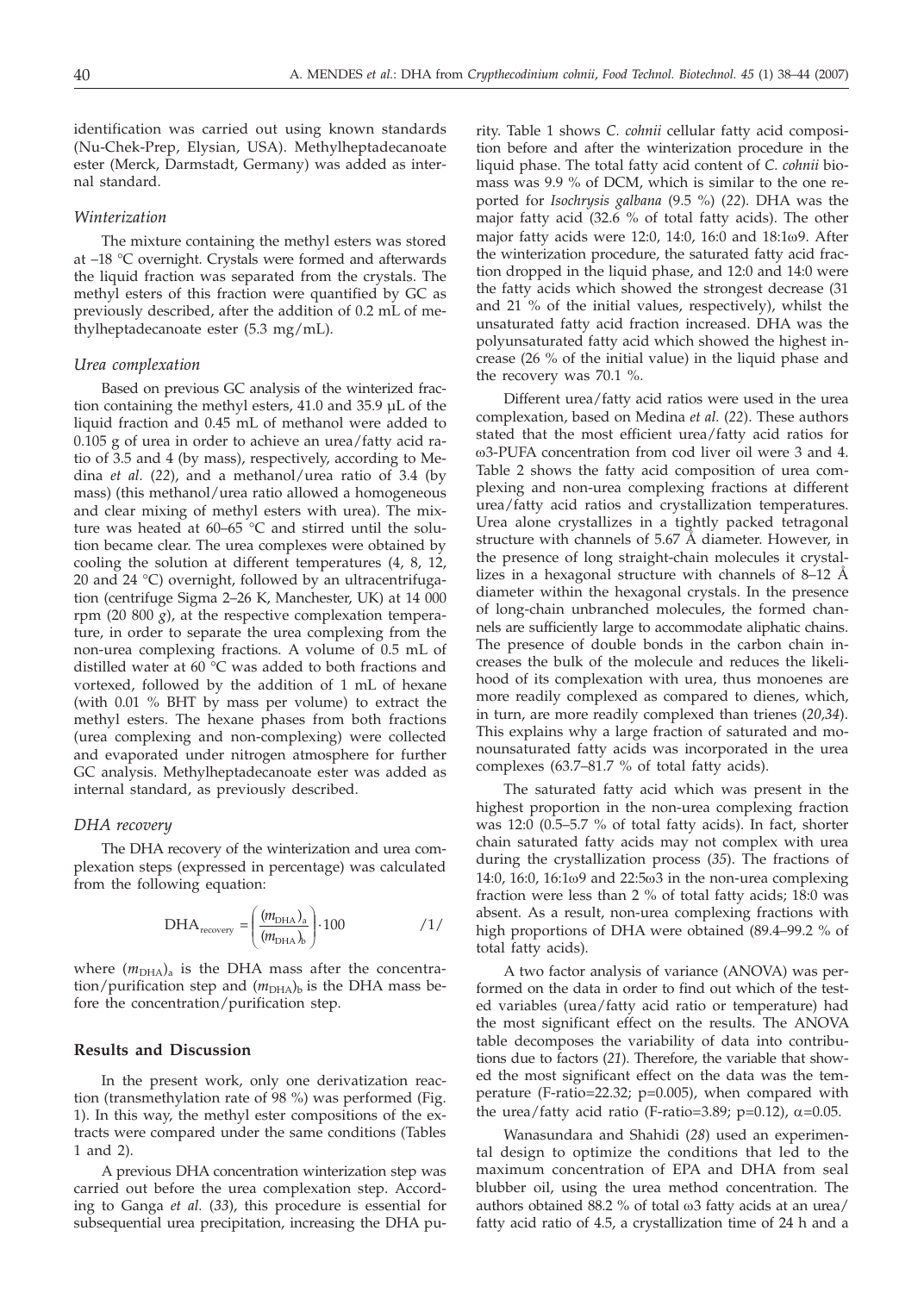

**Fig. 1.** Scheme for the DHA concentration and purification from *C. cohnii*

|  |  |  |  |  | Table 1. C. cohnii fatty acid composition (total fatty acids/%) before winterization and in liquid fraction after winterization |  |  |  |
|--|--|--|--|--|---------------------------------------------------------------------------------------------------------------------------------|--|--|--|
|--|--|--|--|--|---------------------------------------------------------------------------------------------------------------------------------|--|--|--|

|                                          | 12:0 | 14:0                                                                         | 16:0 | 16:109 | 18:0        | 18:1 <sub>0</sub> 9 | 22:503        | 22:603               |
|------------------------------------------|------|------------------------------------------------------------------------------|------|--------|-------------|---------------------|---------------|----------------------|
| Before winterization                     |      | $15.7 \pm 0.8$ $26.3 \pm 0.8$ $18.1 \pm 0.3$ $0.5 \pm 0.0$                   |      |        | $1.2 + 0.0$ | $5.6 \pm 0.1$       |               | $0.1+0.0$ $32.6+1.8$ |
| After winterization (in liquid fraction) |      | $10.8 \pm 0.64$ 20.78 $\pm$ 0.28 17.0 $\pm$ 0.06 0.4 $\pm$ 0.2 1.3 $\pm$ 0.0 |      |        |             | $6.1 \pm 0.1$       | $0.2 \pm 0.1$ | $41.0 + 0.5$         |

Data are represented as the average± standard deviation of two GC injections

crystallization temperature of –10 °C. However, the DHA purification usually requires a further preparative HPLC step. Grima *et al*. (*36*) used the urea complexation method to concentrate PUFAs from the marine microalga *Isochrysis galbana* biomass fatty acids, at the urea/fatty acid ratio of 4 and 4 °C. The stearidonic acid (SA), EPA and DHA separation was then obtained by HPLC and the SA, EPA and DHA fraction purities were 94.8, 96.0 and 94.9 %, respectively. Such purification steps are not easily implemented at a large scale. In the present work, the fractions with the highest DHA fraction (99.2 % of total fatty acids) were obtained at the urea/fatty acid ratio of 3.5, and the temperatures of 4 and 8 °C (Table 2, Fig. 2a). Fractions with such proportions of DHA may not require further purification steps, which are of major concern in

an industrial bioprocess, since they are usually the most expensive. After this maximum, the DHA fraction steadily decreased, reaching a minimum at 24 °C (93.0 % at the urea/fatty acid ratio of 3.5 and 89.4 % at the urea/ fatty acid ratio of 4).

As expected, the DHA fractions of total fatty acids in the urea complexing fractions (18.2–35.8 %) were much lower than those found in the non-urea complexing fractions. However, these fractions decreased with the increase of temperature (from 4 to 8  $^{\circ}$ C), remaining almost unchanged at higher temperatures (Fig. 2b).

As stated before (*36*), purity is susceptible to improvement only at the expense of a decrease in yield. This is exemplified in Fig. 3, where DHA recoveries in both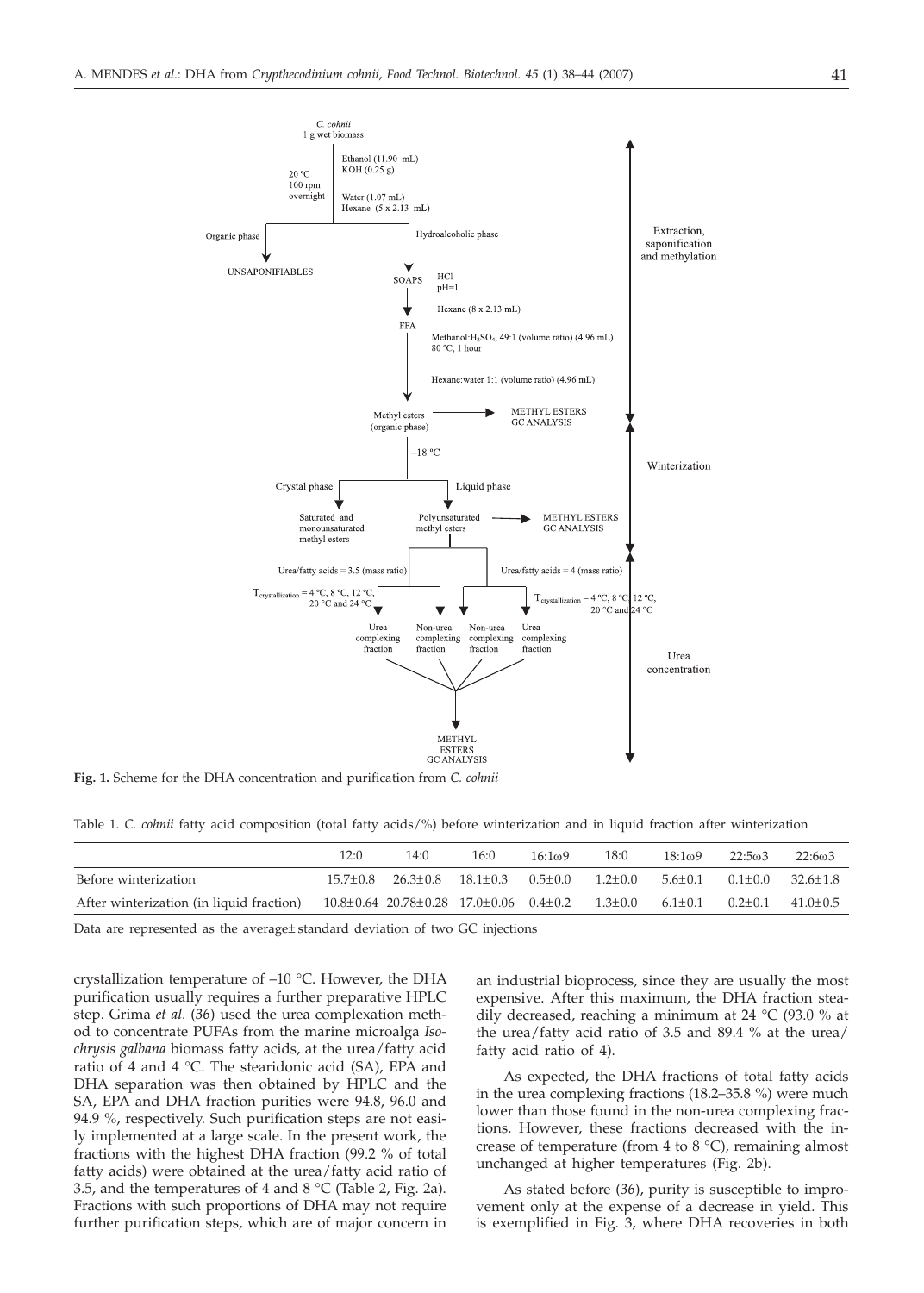|                                 | Urea/Fatty acids<br>(by mass ratio) | Crystallization<br>temperature/°C | 12:0           | 14:0             | 16:0           | 16:1 <sub>0</sub> 9 | 18:0           | 18:109         | $22:5\omega3$ | 22:603          |
|---------------------------------|-------------------------------------|-----------------------------------|----------------|------------------|----------------|---------------------|----------------|----------------|---------------|-----------------|
| Urea complexing fraction        | 3.5                                 | $\overline{4}$                    | $15.3 \pm 1.4$ | $23.5 + 2.1$     | $16.8 + 1.4$   | $0.5 + 0.1$         | $1.2 + 0.1$    | $6.4 + 0.6$    | $0.3 + 0.1$   | $35.8 + 5.0$    |
|                                 |                                     | 8                                 | $18.8 \pm 1.6$ | 29.8±2.6         | $21.1 \pm 1.7$ | $0.4 + 0.2$         | $1.5 \pm 0.1$  | $7.7 \pm 0.4$  | $0.1 \pm 0.0$ | $20.5 \pm 4.8$  |
|                                 |                                     | 12                                | $18.6 \pm 1.6$ | $30.8 \pm 0.6$   | $22.4 \pm 1.2$ | $0.5 \pm 0.0$       | $1.6 \pm 0.2$  | $7.8 \pm 0.6$  | $0.1 \pm 0.0$ | $18.2 \pm 0.8$  |
|                                 |                                     | 20                                | $16.8 \pm 1.5$ | $30.8 \pm 1.3$   | $23.2 \pm 0.3$ | $0.5 \pm 0.1$       | $1.7 \pm 0.0$  | $8.6 \pm 0.2$  | $0.1 \pm 0.0$ | $18.4 \pm 2.6$  |
|                                 |                                     | 24                                | $15.9 \pm 1.1$ | $31.0 \pm 0.4$   | $22.5 \pm 1.2$ | $0.4 + 0.0$         | $1.6 \pm 0.2$  | $8.5 \pm 0.5$  | $0.1 \pm 0.0$ | $19.9 \pm 0.6$  |
|                                 | 4                                   | $\overline{4}$                    | $17.6 \pm 1.1$ | $26.9 \pm 2.1$   | 19.7±1.2       | $0.6 + 0.0$         | $1.4 \pm 0.1$  | $6.8 \pm 0.4$  | $0.2 \pm 0.1$ | $32.8 \pm 4.5$  |
|                                 |                                     | 8                                 | $18.5 \pm 1.7$ | $29.6 \pm 1.6$   | $21.7 \pm 2.1$ | $0.6 + 0.4$         | $1.6 \pm 0.2$  | $7.8 \pm 0.3$  | $0.1 \pm 0.0$ | $20.2 \pm 4.4$  |
|                                 |                                     | 12                                | $17.6 \pm 1.5$ | $29.0 \pm 0.6$   | $21.4 \pm 1.0$ | $0.5 \pm 0.0$       | $1.6 \pm 0.2$  | $8.3 \pm 0.6$  | $0.1 \pm 0.0$ | $21.42 \pm 0.5$ |
|                                 |                                     | 20                                | $15.8 \pm 1.5$ | 29.8±1.6         | $24.4 \pm 1.4$ | $0.4 + 0.0$         | $1.8 + 0.1$    | $8.0 \pm 0.3$  | $0.1 + 0.0$   | $19.6 \pm 4.5$  |
|                                 |                                     | 24                                | $11.4 \pm 2.8$ | $29.0 \pm 2.0$   | $27.1 \pm 2.4$ | $0.3 \pm 0.0$       | $2.3 \pm 0.4$  | $8.7 \pm 1.1$  | $0.1 \pm 0.1$ | $21.1 \pm 1.4$  |
| complexing fraction<br>Non-urea | 3.5                                 | $\overline{4}$                    | $0.5 \pm 0.2$  | $0.1 \pm 0.2$    | $0.1 \pm 0.1$  | $\overline{0}$      | $\overline{0}$ | $\overline{0}$ | $0.1 \pm 0.1$ | $99.2 \pm 0.3$  |
|                                 |                                     | 8                                 | $0.5 + 0.1$    | $\overline{0}$   | $\mathbf{0}$   | $\overline{0}$      | $\overline{0}$ | $\overline{0}$ | $0.3 + 0.0$   | $99.2 \pm 0.2$  |
|                                 |                                     | 12                                | $1.3 \pm 0.5$  | $\boldsymbol{0}$ | $\mathbf{0}$   | $\mathbf{0}$        | $\theta$       | $0.1 + 0.0$    | $0.3 \pm 0.0$ | $98.3 \pm 0.6$  |
|                                 |                                     | 20                                | $3.3 \pm 1.3$  | $0.3 \pm 0.1$    | $\overline{0}$ | $0.2 \pm 0.1$       | $\overline{0}$ | $0.6{\pm}0.4$  | $0.3 \pm 0.0$ | $95.2 \pm 1.9$  |
|                                 |                                     | 24                                | $4.4 \pm 0.6$  | $0.6{\pm}0.1$    | $\mathbf{0}$   | $0.3 \pm 0.0$       | $\overline{0}$ | $1.4 \pm 0.2$  | $0.2 \pm 0.2$ | $93.0 \pm 1.1$  |
|                                 | 4                                   | $\overline{4}$                    | $0.6 \pm 0.2$  | $0.1 \pm 0.1$    | $\overline{0}$ | $\theta$            | $\overline{0}$ | $\overline{0}$ | $0.2 \pm 0.0$ | $99.0 \pm 0.2$  |
|                                 |                                     | 8                                 | $1.0 + 0.1$    | $0.1 \pm 0.1$    | $\overline{0}$ | $\overline{0}$      | $\overline{0}$ | $\overline{0}$ | $0.3 \pm 0.1$ | $98.5 \pm 0.2$  |
|                                 |                                     | 12                                | $1.4 \pm 0.6$  | $\mathbf{0}$     | $\overline{0}$ | $\overline{0}$      | $\theta$       | $0.2 \pm 0.1$  | $0.3 \pm 0.1$ | $98.1 \pm 0.7$  |
|                                 |                                     | 20                                | $4.1 \pm 0.8$  | $0.6 \pm 0.4$    | $0.1 \pm 0.1$  | $0.3{\pm}0.1$       | $\theta$       | $1.2 \pm 0.7$  | $0.4 \pm 0.0$ | $93.3 \pm 2.0$  |
|                                 |                                     | 24                                | $5.7 \pm 0.3$  | $1.7 + 1.5$      | $0.1 \pm 0.0$  | $0.4 + 0.0$         | $\mathbf{0}$   | $2.6 \pm 0.1$  | $0.4 + 0.0$   | $89.4 \pm 0.4$  |

Table 2. Fatty acid composition (total fatty acids/%) of both urea complexing and non-urea complexing fractions as a function of the urea/fatty acid ratio and crystallization temperature

Data are represented as the average±standard deviation of two independent replications and four GC injections



**Fig. 2.** DHA percentage of total fatty acids in the non-urea complexing (a) and urea complexing (b) fractions, at different crystallization temperatures and urea/fatty acid ratios — —*•* U/FA = 3.5 (mass ratio)

 $\longrightarrow$  U/FA = 4.0 (mass ratio)



**Fig. 3.** DHA recoveries in the non-urea complexing (a) and urea complexing (b) fractions at different crystallization temperatures and urea/fatty acid ratios

— —*•* U/FA = 3.5 (mass ratio)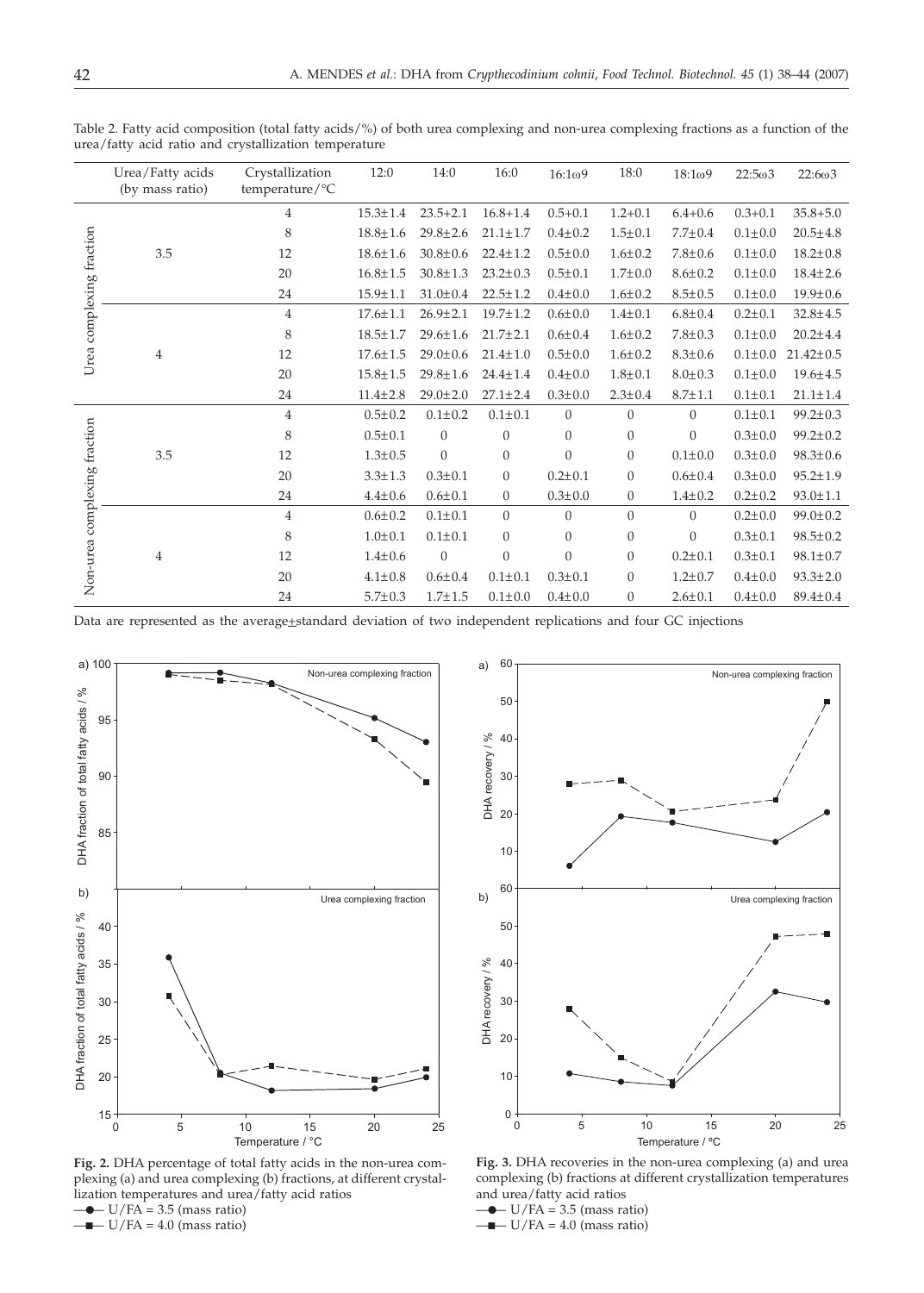non-urea complexing and urea complexing fractions are plotted against temperature, at different urea/fatty acid ratios. Lower DHA recoveries in the non-urea complexing fractions (4–12 °C) corresponded to higher DHA fractions (of total fatty acids), whereas higher DHA recoveries (24 °C) were obtained at lower DHA fractions (Figs. 2 and 3). The highest DHA recovery (49.9 %) was obtained at 24 °C, at the urea/ratio of 4.0, corresponding to 89.4 % of DHA of total fatty acids. Bearing this in mind, a new serial urea complexation recycling steps could be applied to the urea complexing fraction in order to recover the DHA mass in this fraction (47 % of the initial DHA mass), increasing the DHA proportion in the non-urea complexing fraction. In this way, the urea could be recovered and used in further purification cycles and the overall DHA recovery of the urea complexation step could be increased.

The fractions with the highest proportion of DHA (99.2 % of total fatty acids) corresponded to DHA recoveries of 6.2 % (4 °C) and 19.4 % (8 °C) (Figs. 2 and 3). Obviously, the best conditions to produce DHA depend on the end use of the product. Pharmaceutical applications require DHA purity above 95 %, as already mentioned, thus the DHA fractions obtained in this work with purity higher than 95 % may be suitable for this purpose.

Senanayake and Shahidi (*27*) concentrated DHA from the oil extracted from the microalga *C. cohnii* and reported a DHA enrichment from 47.4 to 97.1 % with a process yield of 32.5 % of the mass of the original algal oil. However, the present work presents an alternative fatty acid extraction, saponification and methylation process carried out in wet biomass that may represent a significant economical benefit when compared with the traditional procedures (usually carried out in extracted oils or lyophilized cells), which are expensive and time consuming. Moreover, this inexpensive and simple DHA purification method can be easily scaled-up from the marine heterotrophic microalga *Crypthecodinium cohnii*.

## **Conclusions**

The current procedure (saponification and methylation performed in wet biomass, winterization and urea complexation in a sequential way) is an appropriate way for concentration and purification of DHA from *C. cohnii*, considering the high proportions of DHA obtained in non-urea complexing fractions.

## **References**

- *1.* M.A. Crawford, K. Costeloe, K. Ghebremeskel, A. Phylactos, L. Skirvin, F. Stacey, Are deficits of arachidonic and docosahexaenoic acids responsible for the neutral and vascular complications of pre-term babies?, *Am. J. Clin. Nutr*. (Suppl.), *66* (1997) 1032–1041.
- *2.* U.N. Das, M.D. Fams, Long-chain polyunsaturated fatty acids in the growth and development of the brain and memory, *Nutrition, 19* (2003) 62–65.
- *3.* J.A. Nettleton, Are n-3 fatty acids essential nutrients for fetal and infant development?, *J. Am. Diet. Assoc*. *93* (1992) 58–64.
- *4.* M. Huisman, C.M. van Beusekom, C.I. Lanting, H.J. Nijeboer, F.A.J. Muskiet, E.R. Boersma, Tryglicerides, fatty acids, sterols, mono-, and disaccharides and sugar alcohols in human milk and current types of infant formula milk, *Eur. J. Clin. Nutr. 50* (1996) 255–260.
- *5.* K. Boswell, E.K. Koskelo, L. Carl, S. Glaza, D.J. Hensen, K.D. Williams, D.J. Kyle, Preclinical evaluation of single cell oils that are highly enriched with arachidonic acid and docosahexaenoic acid, *Food Chem. Toxicol. 34* (1996) 585–593.
- *6.* J. Wynn, P. Behrens, A. Sundararajan, J. Hansen, K. Apt: Production of Single Cell Oils by Dinoflagellates. In: *Single Cell Oils*, Z. Cohen, C. Ratledge (Eds.), AOCS Press, Champaign, Illinois, USA (2005) pp. 87–98.
- *7.* S.E. Carlson, S.H. Werkamn, P.G. Rhodes, E.A. Tolley, Visual-acuity development in healthy preterm infants: Effect of marine-oil supplementation, *Am. J. Clin. Nutr. 58* (1993) 35–42.
- *8.* S.E. Carlson, Arachidonic acid status of human infants: Influence of gestational age at birth and diets with very long chain n-3 and n-6 fatty acids**,** *J. Nutr.* (Suppl.), *126* (1996) 1092–1098.
- *9.* E.M. Grima, J.A.S. Perez, F.G. Camacho, J.L. Sánchez, D.L. Alonso, n-3 PUFA productivity in chemostat cultures of microalgae, *Appl. Microbiol. Biotechnol. 38* (1993) 599–605.
- *10.* Y. Jiang, F. Chen, S. Liang, Production potential of docosahexaenoic acid by the heterotrophic marine dinoflagellate *Crypthecodinium cohnii*, *Process Biochem. 34* (1999) 633–637.
- *11.* D.J. Kyle, Production and use of a single-cell oil which is highly enriched in docosahexaenoic acid, *Lipid Technol*. *8* (1996) 107–110.
- *12.* D.J. Kyle, V.J. Sicotte, J.J. Singer, S.E. Reeb: Bioproduction of Docosahexaenoic Acid (DHA) by Microalgae. In: *Industrial Applications of Single Cell Oils,* D.J. Kyle, C. Ratledge (Eds.), American Oil Chemists' Society, Champaign, Illinois, USA (1992) pp. 287–300.
- *13.* D.H. Beach, G.W. Harrington, J.L. Gellerman, H. Schlenk, G.C. Holz, Biosynthesis of oleic acid and docosahexaenoic acid by a heterotrophic *Crypthecodinium cohnii*, *Biochim. Biophys. Acta, 369* (1974) 16–24.
- *14.* R.J. Henderson, J.W. Leftley, J.R. Sargent, Lipid composition and biosynthesis in the marine dinoflagellate *Crypthecodinium cohnii*, *Phytochemistry, 27* (1988) 1679–1683.
- *15.* M.V. Bell, R.J. Henderson, Molecular species composition of phosphatidylcholine from *Crypthecodinium cohnii* in relation to growth temperature, *Lipids, 25* (1990) 115–118.
- *16.* R.J. Henderson, E.E. Mackinlay, Polyunsaturated fatty acid metabolism in the marine dinoflagellate *Crypthecodinium cohnii*, *Phytochemistry, 30* (1991) 1781–1787.
- *17.* M.E. De Swaaf, L. Sijtsma, J.P. Pronk, High-cell-density fed- -batch cultivation of the docosahexaenoic acid producing marine alga *Crypthecodinium cohnii*, *Biotechnol. Bioeng*. *81* (2003) 666–672.
- *18.* C. Ratledge, H. Streekstra, Z. Cohen, J. Fichtali: Down- -Stream Processing, Extraction, and Purification of Single Cell Oils. In: *Single Cell Oils*, Z. Cohen, C. Ratledge (Eds.), AOCS Press, Champaign, Illinois, USA (2005) pp. 202–219.
- *19.* J.C. López-Martínez, P. Campra-Madrid, J.L. Guil-Guerrero, g-Linolenic acid enrichment from *Borago officinalis* and *Echium fastuosum* seed oils and fatty acids by low temperature crystallization, *J. Biosci. Bioeng. 97* (2004) 294–298.
- *20.* F. Shahidi, U.N. Wanasundara, Omega-3 fatty acid concentrates: Nutritional aspects and production technologies, *Trends Food Sci. Technol. 9* (1998) 230–240.
- *21.* J.L. Guil-Guerrero, E. Belarbi, Purification process for cod liver oil polyunsaturated fatty acids, *J. Am. Oil Chem. Soc. 78* (2001) 477–484.
- *22.* A.R. Medina, A. Giménez, F. Camacho, J.A. Pérez, E. Grima, A. Gómes, Concentration and purification of stearidonic, eicosapentaenoic, and docosahexaenoic acids from cod liver oil and the marine microalga *Isochrysis galbana*, *J. Am. Oil Chem. Soc. 72* (1995) 575–583.
- *23.* G. Donsi, G. Ferrari, P. Di Matteo, Utilization of combined processes in freeze-drying of shrimps, *Food Bioprod. Process. 79* (2001) 152–159.